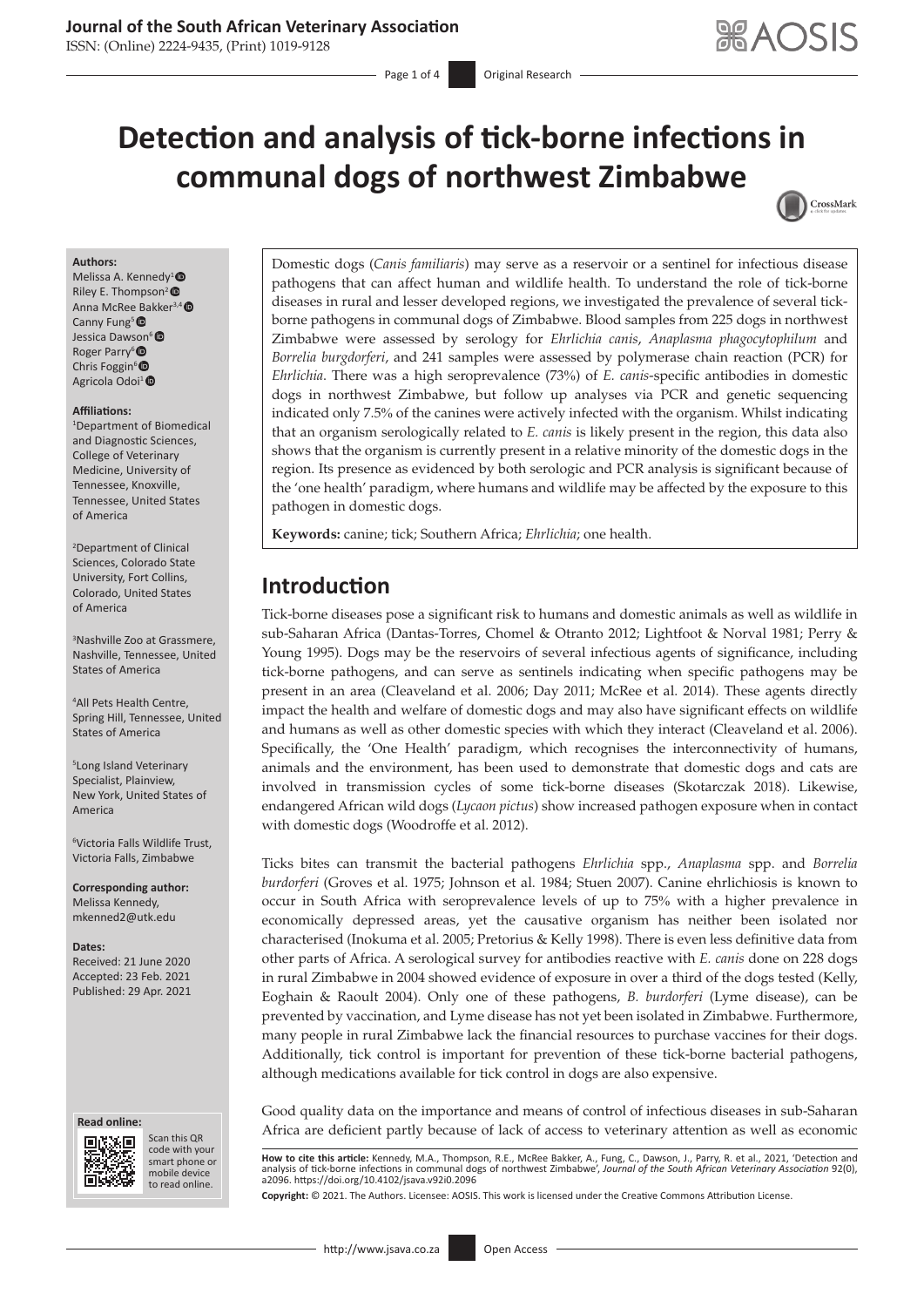barriers (McDermott & Arimi 2002). Since many infectious pathogens affect multiple hosts, it is often more feasible, less expensive and less risky to determine the prevalence of various infectious agents in a domestic species – one that shares an environment with human and wildlife populations. Our objective was to investigate the seroprevalence of three bacterial agents carried by ticks (*Ehrlichia canis, Anaplasma phagocytophilum* and *Borrelia burgdorferi*). In addition, detection of the most seroprevalent infectious agent related to *E. canis* was undertaken using PCR on whole blood.

## **Research methods and design**

## **Sites**

Dogs inhabiting the Hwange District Rural communal lands bordering both the Victoria Falls and the Zambezi National Park were used for this investigation. These lands are in the vicinity of wildlife preserves and encompass a major township in Zimbabwe. The annual rainfall in the Hwange District is less than 450 mm annually, and the temperatures are as high as 25 °C and above (Nhemachena et al. 2014). Sampling was performed during periodic cattle dipping at 13 established sites: six in 2012 (Breakfast, Chidobe, Chizuma, Donrovan, Kachechete and Woodland) and seven in 2014 (Chidobe, Chinotimba, Lupinyu, Mflandawonye, Monde, Mosi-Oa-Tunya and Mvuti). Chidobe was the only site visited both years.

#### **Sampling**

Dogs were aged based on appearance, dentition and history when known. Dogs were classified as adults (> 3 years old), young adults (1–3 years old) and juvenile (< 1 year). Dog owners were encouraged to participate in the study by providing donated multivalent canine distemper-canine adenovirus-2-canine parvovirus-2 and rabies vaccines (Merial, Atlanta, GA, United States [US]) as incentives.

#### **Enzyme-linked immunosorbent assay**

Serum samples (*n* = 225) collected in 2012 were tested for antibodies to *E. canis, A. phagocytophilum, B. burgdorferi* and *Dirofilaria immitis* using the IDEXX 4DX SNAP enzymelinked immunosorbent assay (ELISA) (IDEXX, Inc., Portland, ME, US) following manufacturer instructions. *Borrelia burgdorferi* was primarily investigated because of its inclusion in the ELISA kit; however, evaluating potential spread of Lyme disease was a secondary benefit. Serologic testing on samples collected in 2014 was not done, as kits were unavailable.

### **Polymerase chain reaction (PCR) and genetic analysis**

To detect *Ehrlichia* organisms, we first extracted whole blood using the QIAamp deoxyribonucleic acid (DNA) Blood Mini Kit (Qiagen, Valencia, CA, US) in Zimbabwe. Extracted DNA was then transported at room temperature to the University of Tennessee College of Veterinary Medicine laboratory and stored at −80 °C until amplification of an ~345 base pair (bp)

(Branger, Rolain & Raoult 2004). A total of 241 canine blood samples were screened for *Ehrlichia* with this method (120 from 2012 and 121 from 2014). Rather than incorporating SYBR green (a Synergy Brand Inc. nucleic acid dye used in quantitative PCR) into the reaction mixture, PCR was performed with conventional methods and amplified products were visualised by agarose gel electrophoresis and gel staining. Amplified products were purified using the QIAquick Gel Extraction Kit (Qiagen, Valencia, CA, US) per manufacturer instructions and genetically sequenced at the Molecular Biology Facilities of the University of Tennessee (Knoxville, TN, US). Resulting sequences were analysed using Lasergene 9 (DNASTAR, Inc., Madison, WI, US) and compared to known sequences in GenBank (Basic Local Alignment Search Tool [BLAST], National Center for Biotechnology Information [NCBI]).

fragment of the 16S recombinant DNA (rDNA) of *Ehrlichia* 

#### **Data analysis**

Serological and PCR results were classified and recorded as positive or negative for each pathogen tested. Crude and factor-specific seroprevalence of each pathogen was then computed. Factors considered were animal age, sex and geographic location. Associations between seroprevalence and each of the factors were assessed using Fisher's exact test. A *p*-value of < 0.05 was used to indicate statistical significance.

## **Results**

#### **Demographic data**

Dogs tested in 2012 were primarily (84%) young adults. There were more males (68%) than females (32%), and more samples were tested in July (71%) than in June (29%) 2012. In 2014, 90% of the samples were collected from young adult dogs, and all samples were collected in mid-July.

#### **Serologic data**

Based on serologic testing 10%, 0%, 1% and 73% of the dogs had been exposed to *Anaplasma*, *Borrelia*, *Dirofilaria* and *Ehrlichia*, respectively. There was no association between seroprevalence of *Ehrlichia* with either age (*p* = 0.4435) or sex  $(p = 0.0945)$ . However, there was a significant  $(p = 0.0029)$ association between location and seroprevalence of *Ehrlichia*, with Chisuma having the highest seroprevalence (86.7%; 39/45), followed by Woodland (76.9%; 30/39), Breakfast (75.9%; 22/29), Donrovan (71.1%; 27/38), Kachechete (70.3%; 26/37) and Chidobe (35%; 7/20). Also, there was a significantly (*p* = 0.0051) higher seroprevalence of *Ehrlichia* in July (78%; 118/151) than in June (57%; 33/57).

#### **Polymerase chain reaction data**

A total of 241 (120 from 2012 and 121 from 2014) samples were tested for *Ehrlichia* using PCR. The overall prevalence of *Ehrlichia* based on the PCR results was 7.5% (18/241), all of which were most homologous by genetic sequencing to *E. canis.* Thus, this organism was determined to be an E. canis-like organism. There was a significant  $(p = 0.044)$ association between the organisms' prevalence based on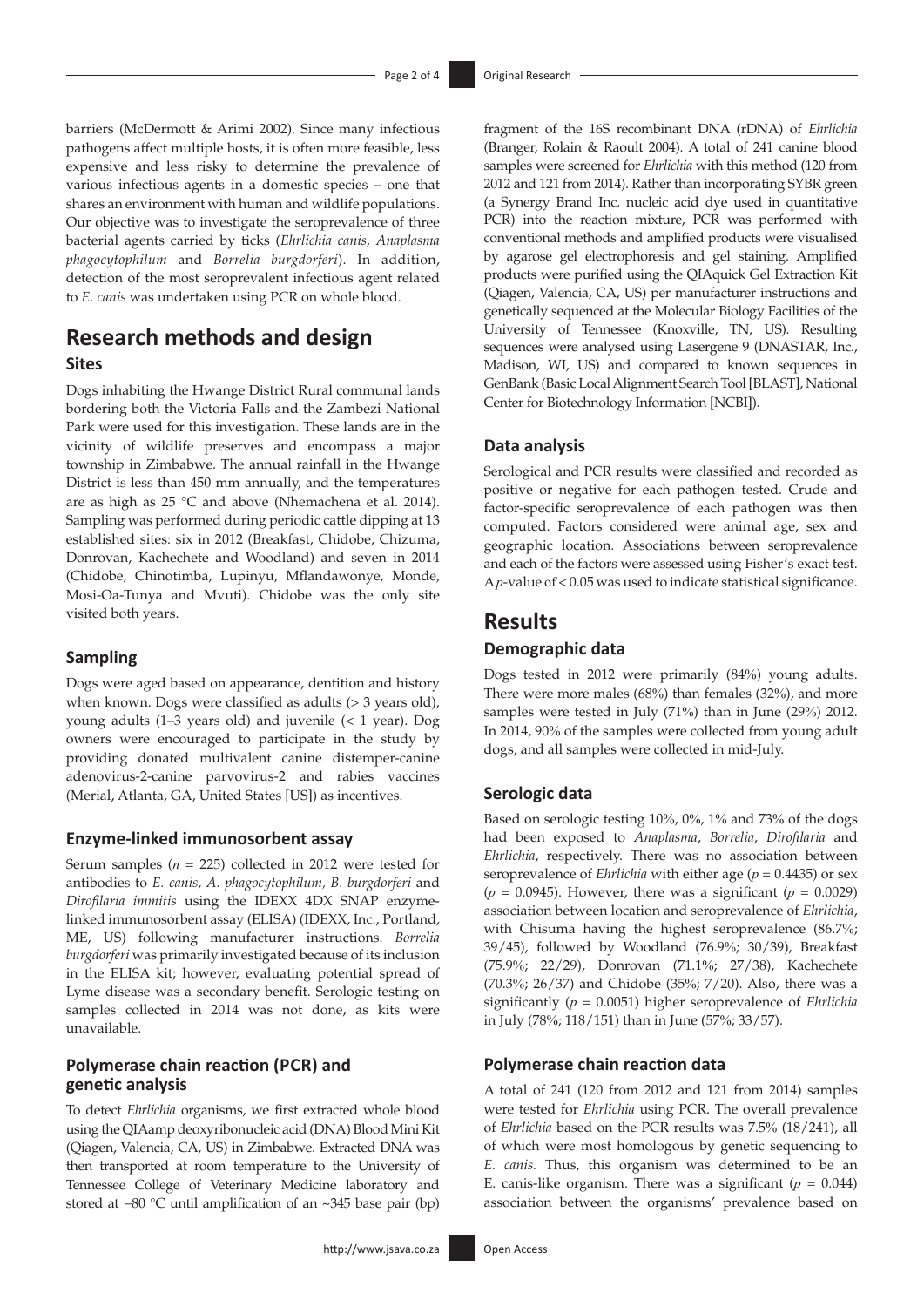PCR test and year with 2012 having a lower prevalence (4.17%; 5/120) than 2014 (10.74%; 13/121). There were no significant  $(p = 0.592)$  sex differences in the prevalence of *Ehrlichial canis*-related organism during 2014 based on PCR results. However, there was a significant  $(p < 0.001)$ association between location and its prevalence based on PCR results in 2014 with Lupinyu having the highest prevalence (80%; 4/5), followed by Mvuti (24%; 6/25), Mosi-Oa-Tunya (5.41%; 2/37) and Chidobe (4%; 1/25). The remaining three locations had no positive samples.

## **Discussion**

This investigation shows a significant level of exposure to an *E. canis*-related organism amongst communal dogs in Zimbabwe. For those whom serologic assays alone were done, it is unknown when exposure occurred. Genetic detection of the organism revealed a much lower prevalence level for active current infection. Testing was done opportunistically during June and July of 2012 and 2014. This corresponds to winter, or the dry season in Zimbabwe, when tick populations are not expected to be at their highest. Nevertheless, the organism was detected and found to be closely related to *E. canis*. The majority of dogs tested were young adults; even so, there was not an age association with exposure. That is, exposure likely occurs very early in a dog's life, as soon as the first tick season after birth. There was not an even distribution of exposed dogs in the region tested, but exposure was found at a considerable level in all areas.

Because there is extensive serologic cross reactivity amongst ehrlichial species, we cannot say for certain that other species of ehrlichial organisms such as *E. chaffeensis* and *E. ruminantium* or even uncharacterised organisms are not present (Kelly et al. 2004). Whilst all PCR-positive results here identified infections because of *E. canis*, it is possible that other ehrlichial organisms may be present in dog populations. It is unclear as to which tick species is associated with these pathogens. Further studies of ticks involved are needed in order to determine vector associations.

Many tick-borne diseases are endemic in Africa, including organisms related to *Ehrlichia canis* and *Anaplasma phagocytophilum*. A growing number of new *Ehrlichia*  organisms are being recognised (Allsopp & Allsopp 2001) that may affect dogs. Unfortunately, in Zimbabwe, *Ehrlichia* and *Anaplasma* have not yet been directly isolated from tick species to determine the vector; however, a recent survey in South Africa determined that *E. canis* was identified in *Rhipicephalus sanguineus* ticks, and that both *Rhipicephalus sanguineus* and *Haemaphysalis elliptica* species carry *A. phagocytophilum*, but not the *Amblyomma* ticks (Mtshali et al. 2017). Related organisms that infect humans are also carried by these vectors and occur in Africa, including *E. chaffeensis* and *E. ewingii* (Brouqui et al. 1994; Ndip et al. 2005). In 2000, an organism related to *A. phagocytophilum*, the agent of human and canine granulocytic anaplasmosis was identified in dogs in South Africa (Inokuma et al. 2005). The significance of all these infectious agents amongst animals in Zimbabwe remains

unknown. There is a critical need to determine the prevalence of both *Ehrlichia* and *Anaplasma* in the domesticated canine population to identify the potential vectors associated with those canines and to characterise the risk factors associated with each pathogen. Without this knowledge, it will not be possible to manage these ticks and minimise pathogen transmission of these emerging and preventable diseases.

In summary, testing of communal dogs in Zimbabwe revealed a high seroprevalence for organisms related to *E. canis*. Polymerase chain reaction detection of the organism indicated that there is significant identity with *E. canis*, but as only 18 samples produced positive results, it is possible other serologically related organisms may also be involved.

# **Acknowledgements Competing interests**

The authors declare that they have no financial or personal relationships that may have inappropriately influenced them in writing this article.

### **Authors' contributions**

A.M.B. collected samples, performed ELISA testing, and extracted deoxyribonucleic acid (DNA) for samples in 2012. R.E.T collected and extracted DNA from samples in 2014 and assisted with manuscript preparation. C.F. performed PCR analysis. J.D., R.P., and C.F. assisted with sample collection and arranged local logistics. A.O. performed the statistical analysis and assisted with manuscript preparation. M.A.K was the project leader and was responsible for experimental design and analysis of data.

#### **Ethical considerations**

Research was approved by the University of Tennessee Animal Care and Use Committee. The Wild Horizons Wildlife Trust invited the authors to assist with disease surveillance and diagnosis at the Wildlife Laboratory and Clinic in Zimbabwe. The facility is the only one in the Kavanago Zambezi Trans-frontier Conservation Area (KAZA TFCA).

All samples were collected under the direct supervision of staff including a veterinarian from Victoria Falls Wildlife Trust in accordance with their mission, which states: 'To actively advance and promote environmental conservation and the sustainable use of indigenous resources in Southern Africa'.

#### **Funding information**

A.M. and R.E.T. were funded for travel by Morris Animal Foundation Veterinary Fellow Scholarship.

#### **Data availability**

The authors confirm that the data supporting the findings of this study are available within the article.